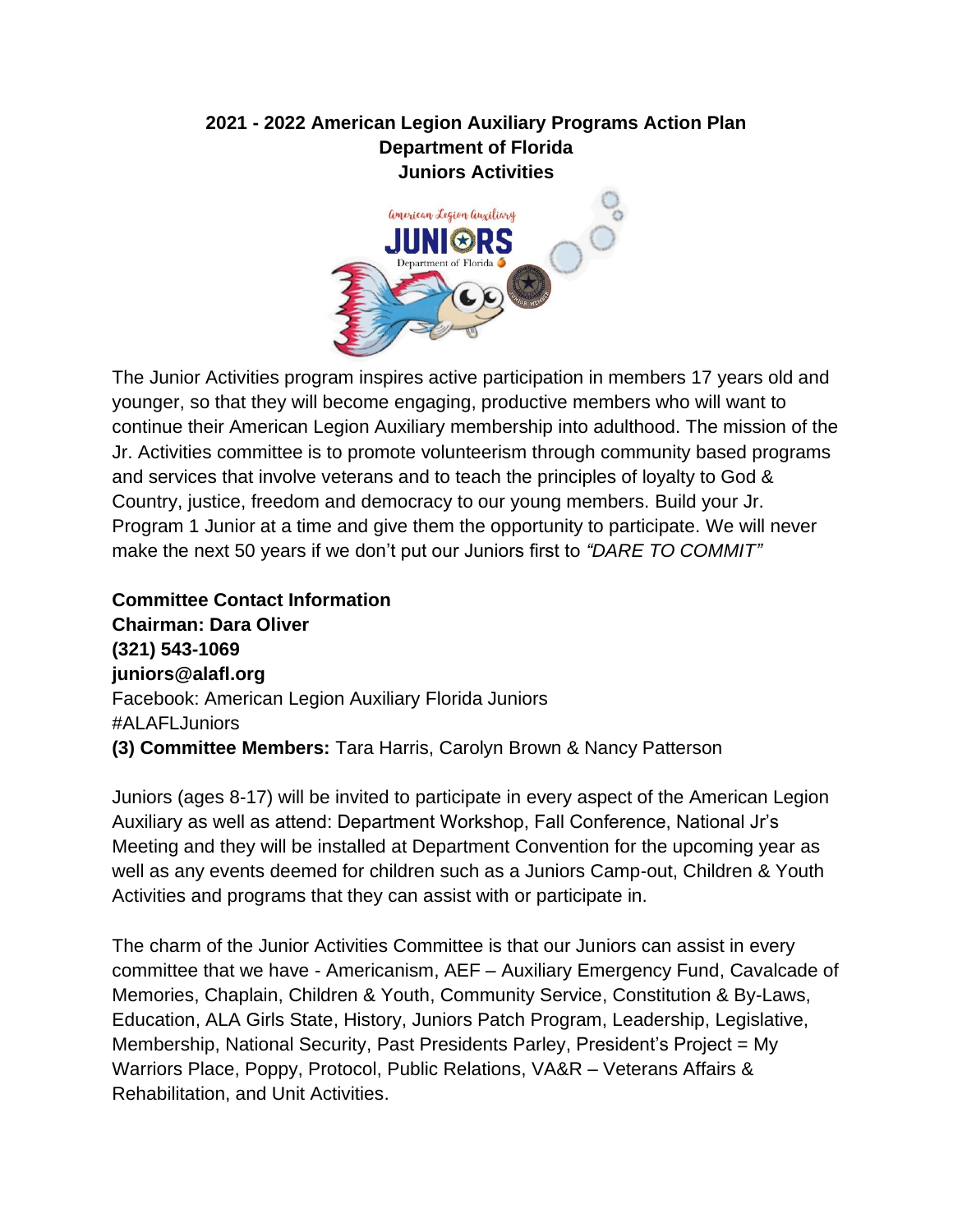Juniors Members can Assist in Almost Every Aspect of your Unit & District (and Department) Remember they are a member … Just Like YOU!!!

COMMITTEES or PROGRAMS that the Juniors Can Actively participate in: fold a flag for **Americanism** collect for **AEF – Auxiliary Emergency Fund** make a scrapbook for **Cavalcade of Memories** say or write a prayer under the **Chaplain** help with **Children & Youth** events perform **Community Service** in your neighborhood help write or update your **Constitution & By-Laws** read to young children or donate 10 for **Education** donate to or assist with **ALA Girls State** interview a Veteran or a Charter member for **History** earn and participate the ALA **Jr. Patch Program**  run for Honorary Junior Officer in your Unit, District or Department for **Leadership** write to a mayor or community leaders (Congressman) for **Legislative** Recruit and have a friend join for **Membership** send a care package to an active duty Service member for **National Security** assist female Veterans for **Past Presidents Parley** distribute **Poppies** or help on Poppy day learn **Protocol** and memorize the ALA Preamble write a press release or make a video for **Public Relations** Volunteer at a VA facility for **VA & R**  donate or volunteer at *My Warriors Place,* President Wanda's Project AND assist your **Unit** with dinners, events & activities.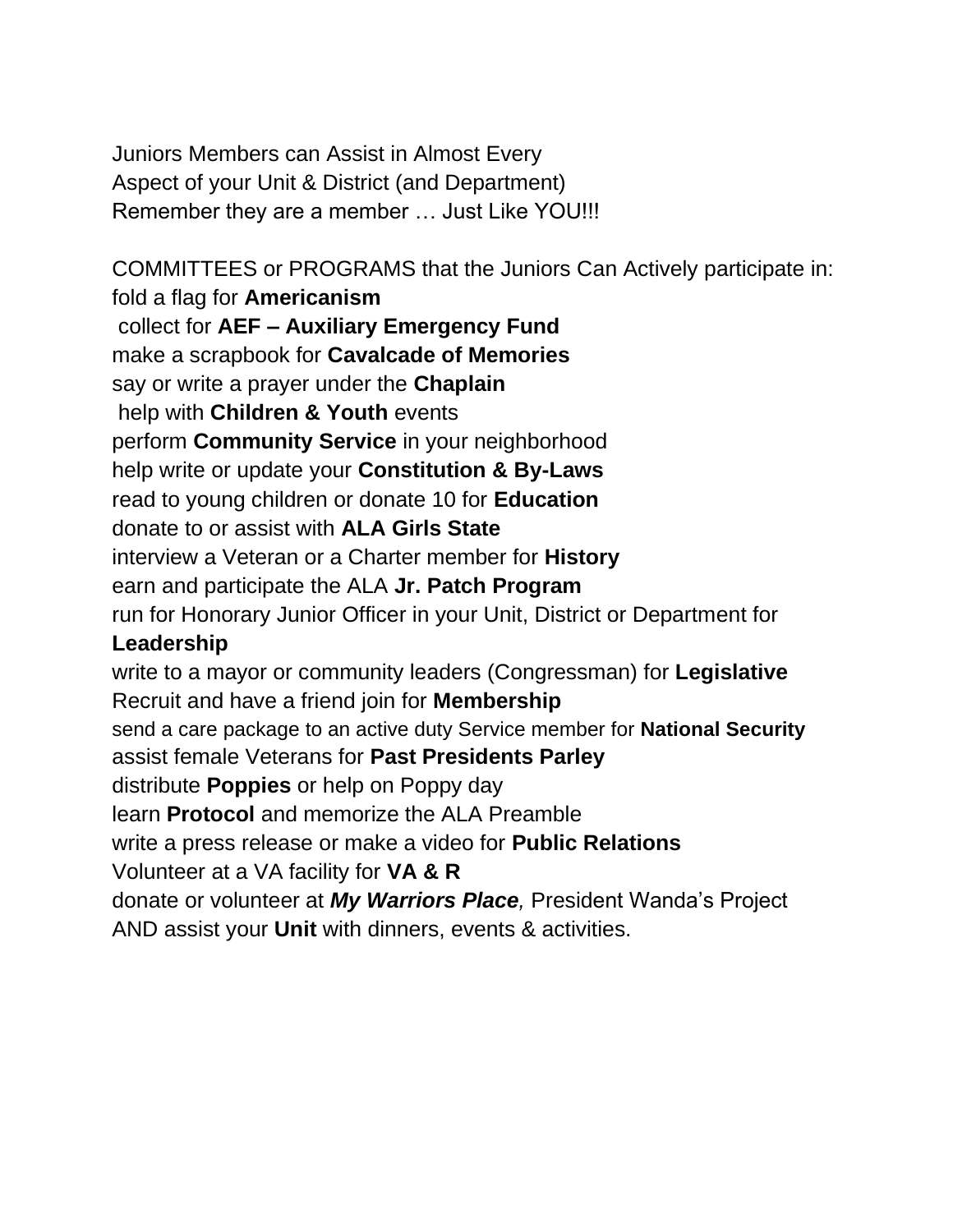### **AWARDS**

# **DEPARTMENT JUNIOR AUXILIARY MEMBER OF THE YEAR**

Awarded to the Junior Auxiliary Member who shows outstanding participation in one or more programs of the American Legion Auxiliary. Narrative to be typed and submitted by Unit Chairman (senior member) on 8 1/2 x 11 white paper not to exceed 500 words summarizing the nominee's name, age, date of birth, ALA membership number, Email, and mailing address and to include their accomplishments during the current year. Pictures, clippings, scrapbooks, folders, flyers etc. can be included but must be signed by the Unit Junior Activities Chairman and or President. Entries to be received by the Department Junior Activities chairman: Dara Oliver, postmarked before May 1, 2022 and the winner will be presented a citation plaque at the Department Convention. The Department Chair will send the best submission onto National for nomination, but all Unit nominations are accepted and reviewed by National.

#### **NATIONAL JUNIOR AUXILIARY MEMBER OF THE YEAR**

Awarded to the Junior Auxiliary Member who shows outstanding participation in one or more programs of the American Legion Auxiliary. Narrative to be typed and submitted by Unit Chairman (senior member) on 8 1/2 x 11 white paper not to exceed 500 words to include the nominee's name, age, date of birth, ALA membership number, Email, and mailing address and summarizing their accomplishments during the current year. Pictures, clippings, scrapbooks, folders, flyers etc. can be included but must be signed by the Junior Activities Chairman. Entry to be received by the National Headquarters to the Junior Activities Program Coordinator/Committee Liaison via email before June 1, 2022 with an ALA award cover sheet. More information can be found on the Junior Member Activities page in the Members Only section at www.ALAforVeterans.org

#### **NATIONAL AWARD**

BEST MEDIA COVERAGE OF A JUNIOR ACTIVITY OR PROJECT To the Unit that demonstrates in a narrative 500 words or less the Best Unit Junior Activities Program utilizing Public Relations. Pictures, press releases, news clippings, social media activity, speeches, website addresses etc. can be included. Entry to be received by the National Chairman postmarked or emailed by 5 p.m. EST on or before June 1, 2022 with an ALA award cover sheet. More information can be found on the Junior Member Activities page in the Members Only section at [www.ALAforVeterans.org](http://www.alaforveterans.org/)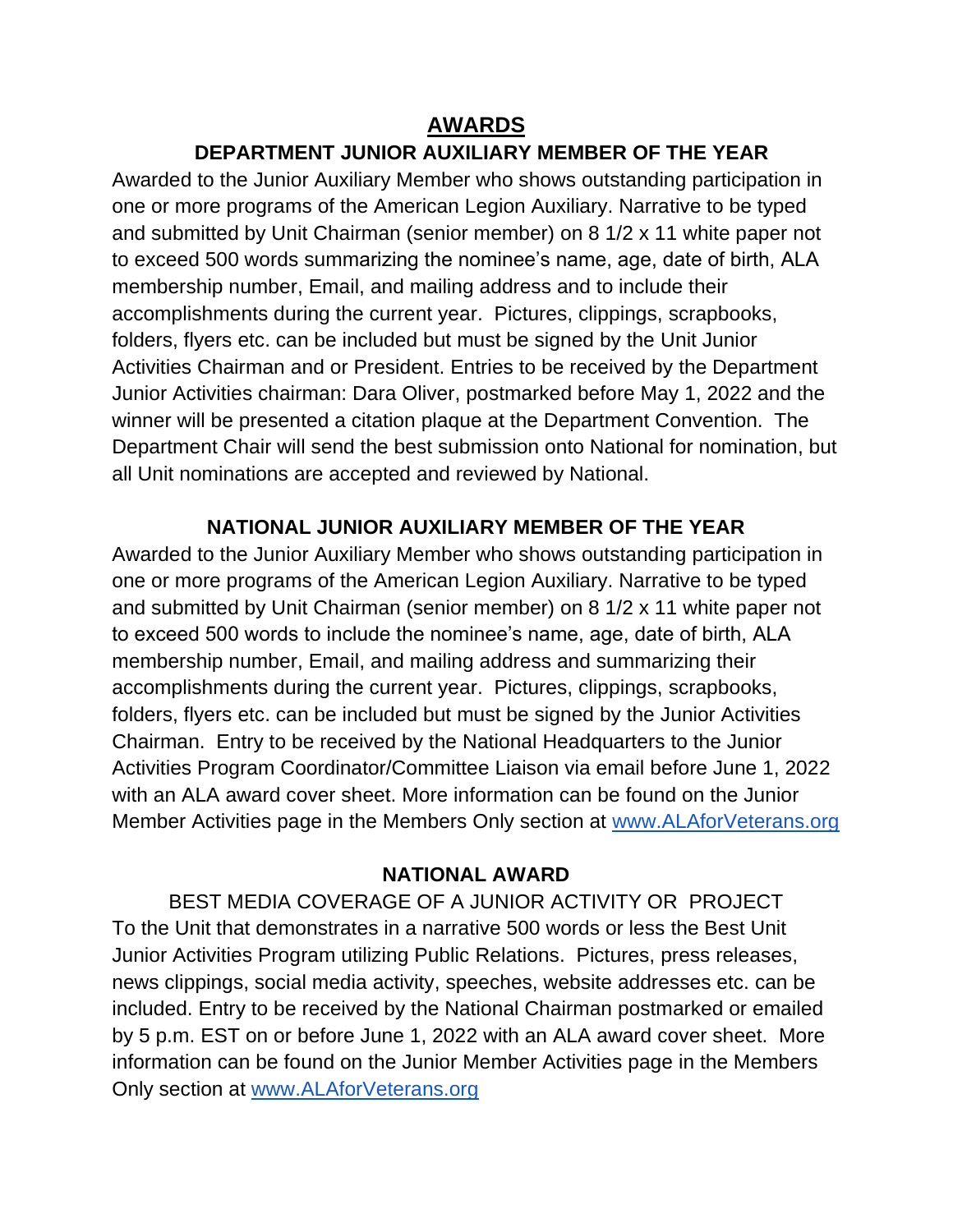## **UNIT AWARDS**

**THE GNARLY BIG WAVE JUNIOR'S CHALLENGE –** given to a Unit in each of the 6 membership groups that donates the most monetary value of Gifts cards for My Warriors Place. Certificates will be given at Workshop, Fall Conference and Department Convention. (Gift cards should be purchased from Home Depot, Lowes, Dollar General, Big Lots or Walmart and can be as small as \$5. each, the receipt of proof will be required.)

# **SCHOOL OF GUPPIES AWARD -** BIGGEST INCREASE OF JUNIOR

MEMBERS Certificate awarded to the Unit(s) in each of the 6 membership groupings for the biggest increase of Junior Membership for the 2021-2022 year 30 days prior to convention and awarded at 2022 Convention in Orlando.

# **UNIT AWARD GIVEN BY NATIONAL**

MOST OUTSTANDING UNIT JUNIOR ACTIVITIES PROGRAM (Per Division) To the Unit that demonstrates in a narrative 1000 words or less, the Best Unit Junior Activities Program. Narrative should include examples of how your Juniors worked the ALA Mission. Entry to be received by the National Southern Division Chairman postmarked or emailed by 5 p.m. EST on or before June 1, 2022. More information can be found on the Junior Member Activities page in the Members Only section at [www.ALAforVeterans.org](http://www.alaforveterans.org/) 

#### **HONORARY DEPARTMENT JUNIOR PRESIDENT**

To the Honorary Department Junior Auxiliary President that served in all capacities respectably of her full term will receive a citation and her name will be placed upon a perpetual plaque to be hung at her home Unit for 1 year. If a scholarship is available, the HDJ President will be considered a strong candidate, once she applies.

### **DEPARTMENT AWARD GIVEN BY NATIONAL**

BEST DEPARTMENT JUNIOR ACTIVITIES PROGRAM (Per Division) To the Department that demonstrates in a narrative 1000 words or less the Best Junior Activities Program for the year. Entry to be received by the National Southern Division Chairman postmarked or emailed by 5 p.m. EST on or before June 1, 2022 with an ALA award cover sheet. More information can be found on the Junior Member Activities page in the Members Only section at [www.ALAforVeterans.org](http://www.alaforveterans.org/)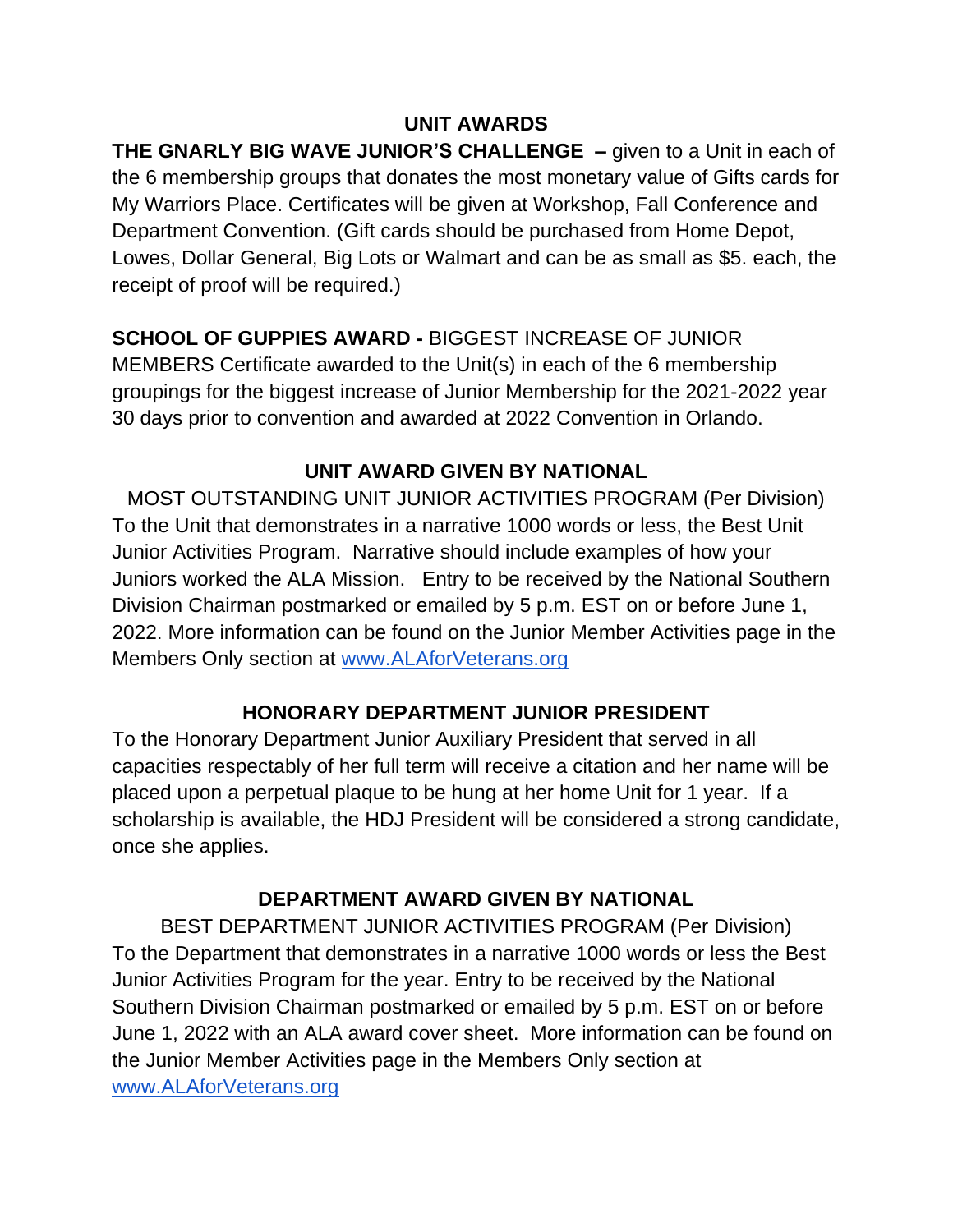



#### UNIT YEAR-END REPORTING FORM FOR JUNIOR ACTIVITIES

|  | District # $\frac{1}{2}$                                                           |
|--|------------------------------------------------------------------------------------|
|  | Reports are due to District Junior Activities Chairman: ________________________   |
|  |                                                                                    |
|  |                                                                                    |
|  |                                                                                    |
|  | • This is your work that you've done all year with the Junior Activities Committee |
|  |                                                                                    |
|  | How many of those Juniors are active and involved in your Unit? _______________    |

Do you have a Unit Juniors Group? \_\_\_\_\_

What programs did the Juniors participate in?

Did any Junior participate in the ALA Patch Program?

If so, how many Juniors participated and how many patches were earned?

## EARNED PATCH REQUESTS MUST GO THROUGH THE DEPARTMENT CHAIRMAN

How many Sr. Auxiliary Members assisted in a Junior Project or Program? Please explain program or project in detail, including hours spent, expenses and if it directly helped a Veteran or Military Family (if so how many?)

\_\_\_\_\_\_\_\_\_\_\_\_\_\_\_\_\_\_\_\_\_\_\_\_\_\_\_\_\_\_\_\_\_\_\_\_\_\_\_\_\_\_\_\_\_\_\_\_\_\_\_\_\_\_\_\_\_\_\_\_\_\_\_\_\_\_\_\_\_

\_\_\_\_\_\_\_\_\_\_\_\_\_\_\_\_\_\_\_\_\_\_\_\_\_\_\_\_\_\_\_\_ / \_\_\_\_\_\_\_\_\_\_\_\_\_\_\_\_\_\_\_\_\_\_\_\_\_\_\_\_\_\_\_\_

| Did any of your Juniors attend Dept. Convention? _________ If so How Many? ____ |                                    |
|---------------------------------------------------------------------------------|------------------------------------|
| Did any of your Juniors attend Work Shop?                                       | If so How Many?                    |
| Did any of your Juniors attend Fall Conference? _                               | If so How Many?                    |
| Did any of your Juniors attend Jr. Camp?                                        | If so How Many? $\sqrt{2\pi}$      |
| Did any of your Juniors attend a Jr. Meeting? ________ If so How Many?          |                                    |
| Did any of your Juniors attend a Sr. Meeting? _________ If so How Many? _____   |                                    |
| Did any of your Juniors attend ALA Girls State? ______                          | If so How Many?                    |
| List Other:                                                                     |                                    |
| Total # of Hours Jr.'s spent                                                    | Total # of Hours Sr. members spent |

In detail please submit a narrative of special events, projects and activities that your Juniors participated in and include: volunteer hours for both Junior & Senior members, monetary donations given, cost involved and if you had media coverage. *It is important to have your Juniors participate or assist My Warrior's Place, which is the Department President's project.* **ALSO APPLY FOR AWARDS!!**